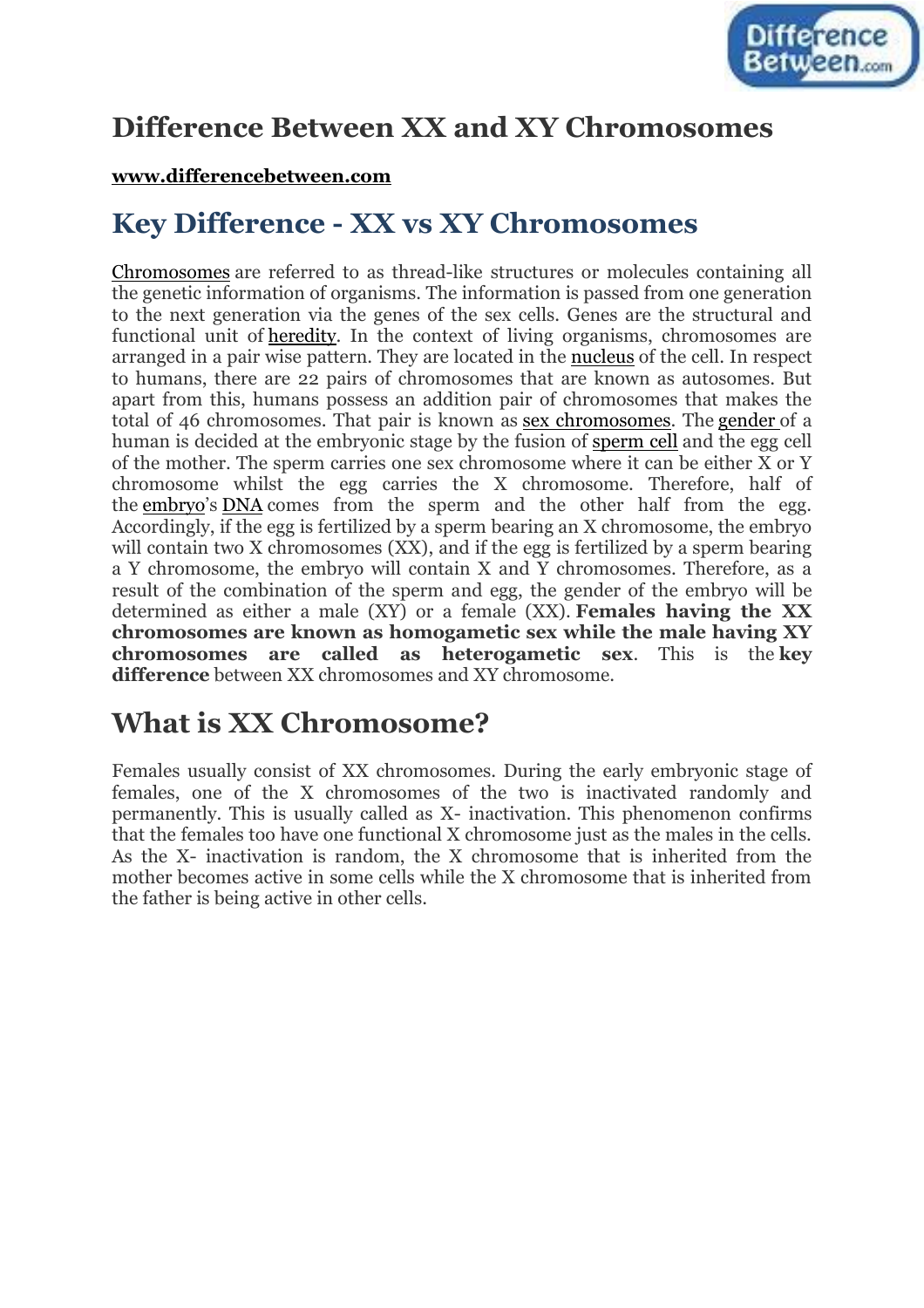

**Figure 01: Female Karyotype Having XX Chromosomes**

Several genes present at the ends of the arms of the X chromosomes escape Xinactivation. The areas where these genes are present are called as pseudoautosomal regions. These genes are located on both sex chromosomes. Thus, the male and female have two copies of these genes that are functional and are being important for the normal development of the individual. The X chromosomes usually consist of about 800 - 900 genes that produce instructions for the synthesis and the function of [proteins](http://www.differencebetween.com/difference-between-gene-and-vs-protein/) in the human body. The X chromosomes that are inactivated remain inside a cell as a Barr body.

# **What is XY Chromosome?**

The males usually consist of XY chromosomes where the X chromosome is obtained from the mother's egg, and either X or Y chromosome is obtained by the father's sperm. The X chromosome is similar to an autosomal chromosome consisting of a short and long arm while the Y chromosome consists of one very short arm and a long arm.

During the process of [meiosis,](http://www.differencebetween.com/difference-between-mitosis-and-meiosis/) the XY pair of chromosomes in males is separated and passed to separate gametes as an X or a Y. This results in the gamete formation where one-half of the gametes which is formed would contain an X chromosome while the other half would contain the Y chromosome. Half of the spermatozoa transfers X chromosomes and the other half transfers Y chromosomes in humans. Here, a single gene is known as SRY (testis determining gene) located on the Y chromosome triggers the male embryonic development and also helps to develop male characteristics (maleness) by acting as a signal. The process of virilization is also initiated by such genes. Virilization is an abnormality where females start developing masculine traits. It is usually caused by overproduction of androgens.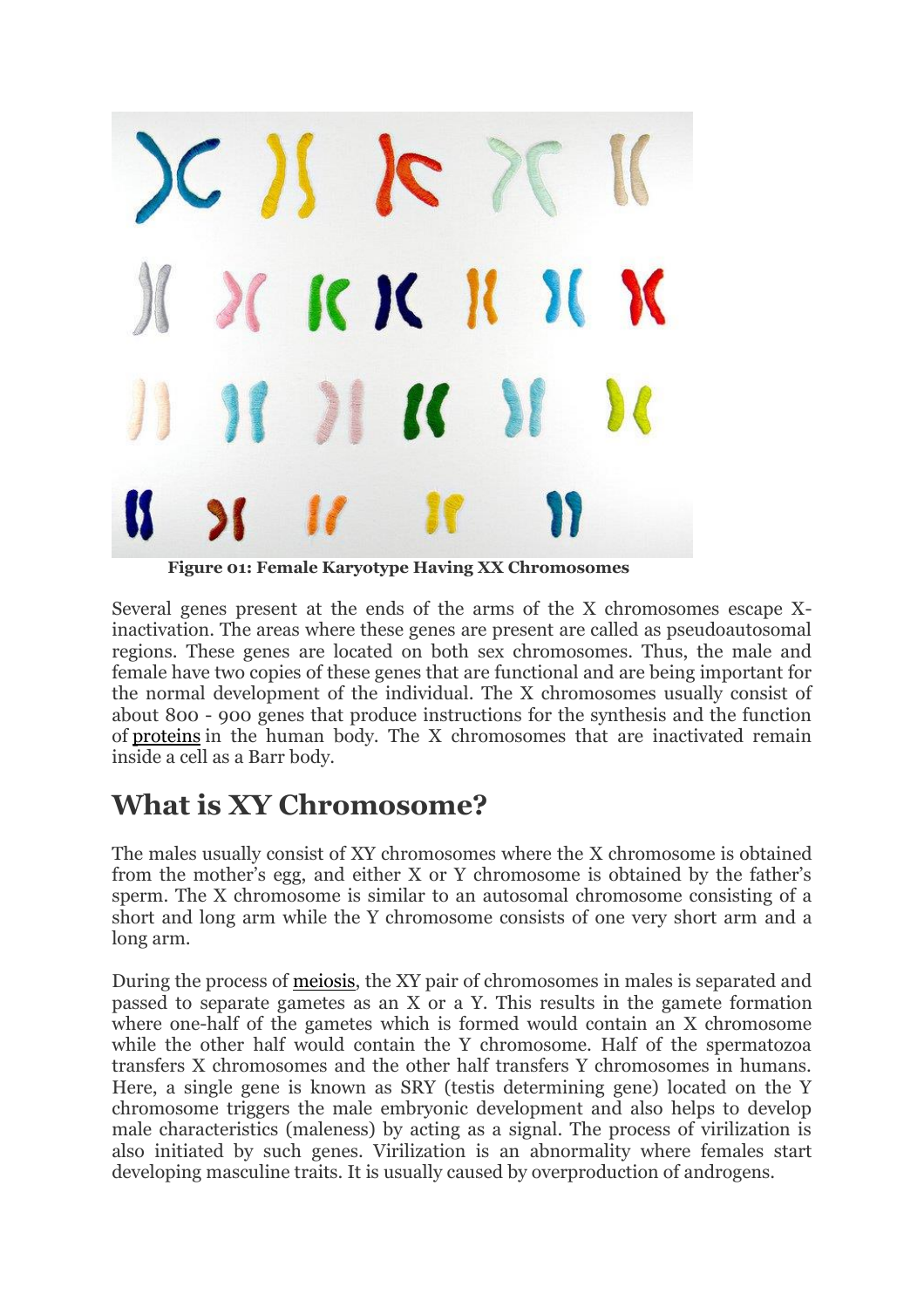

**Figure 02: XY Chromosomes**

Several [syndromes](http://www.differencebetween.com/difference-between-syndrome-and-vs-disease/) are associated due to the presence of an abnormal number of sex chromosomes. Turner's syndrome is a condition where only one X chromosome is present. [Klinefelter syndrome](http://www.differencebetween.com/difference-between-klinefelter-and-vs-turner-syndrome/#Klinefelter Syndrome) is a syndrome where two X chromosomes and a Y chromosome are present.

# **What are the Similarities Between XX and XY Chromosomes?**

- Both XX and XY Chromosomes are types of sex chromosomes.
- Both males and females contain X chromosome.

# **What is the Difference Between XX and XY Chromosomes?**

| <b>XX Chromosomes vs XY Chromosomes</b> |                                       |
|-----------------------------------------|---------------------------------------|
| XX chromosomes are the pair of sex      | XY chromosomes are the pair of sex    |
| chromosomes that determines female sex. | chromosomes that determines male sex. |

# **Summary - XX vs XY Chromosomes**

Chromosomes are referred to as thread-like structures composed of tightly arranged DNA molecules. In humans, there are 22 pairs of autosomal chromosomes and one pair of sex chromosomes. The way in which these two sex chromosomes arrange, it determines the sex of the human being. Under normal conditions, the human females contain two X chromosomes (XX), and human males contain one X chromosome and one Y chromosome with a chromosome pairing of XY. Y chromosome contains the genes which are unique to males. This is the difference between XX and XY chromosomes.